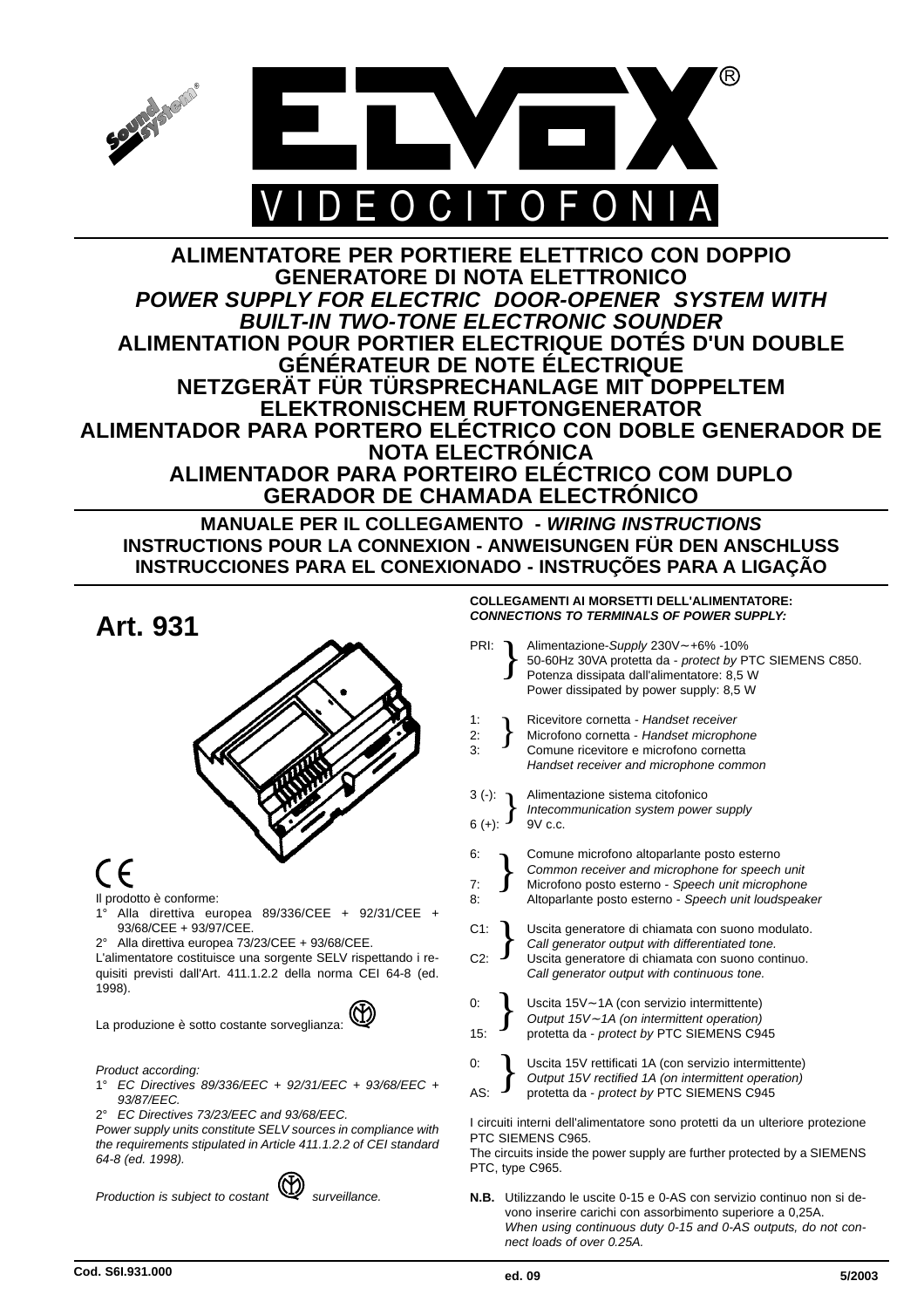

### **DISEGNO N° C 2180-1 R7**

**SCHEMA DI COLLEGAMENTO PORTIERE ELETTRICO CON SISTEMA DI CHIAMATA "SOUND SYSTEM".** *WIRING DIAGRAM OF ELECTRIC DOOR OPENER WITH "SOUND SYSTEM" CALL.* **SCHÉMA DES CONNEXIONS POUR PORTIER ÉLECTRIQUE AVEC APPEL "SOUND SYSTEM". SHALTPLAN FÜR TÜRSPRECHANLAGE MIT "SOUND SYSTEM" RUF. ESQUEMA DE CONEXIONADO PORTERO ELÉCTRICO CON SISTEMA DE LLAMADA "SOUND SYSTEM" ESQUEMA DE LIGAÇÃO DO PORTERO ELÉCTRICO COM CHAMADA "SOUND SYSTEM"**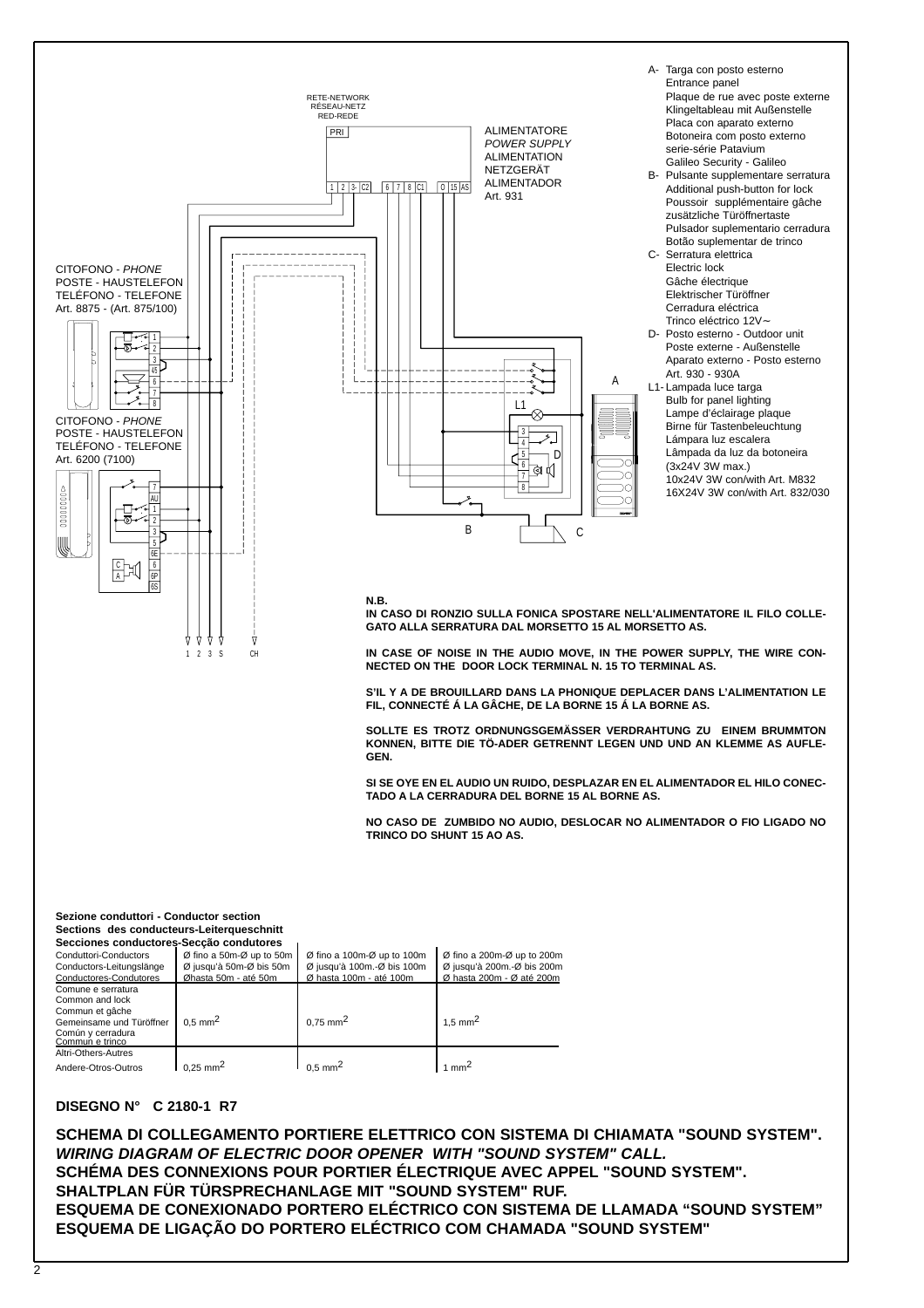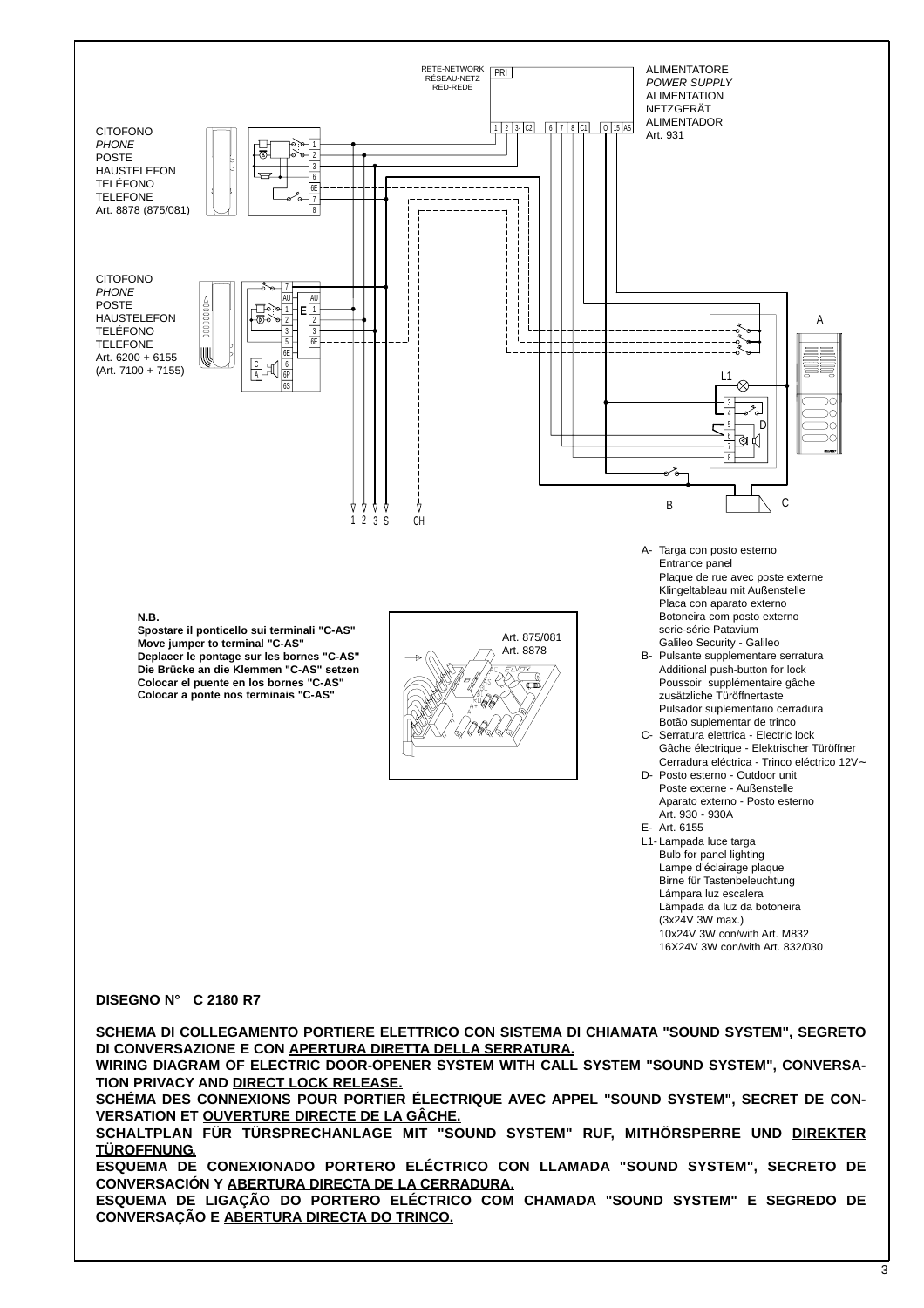

**SEGRETO DI CONVERSAZIONE E CON APERTURA DELLA SERRATURA DOPO LA CHIAMATA.**

**WIRING DIAGRAM OF ELECTRIC DOOR-OPENER SYSTEM WITH CALL SYSTEM "SOUND SYSTEM", CONVERSATION PRIVACY AND LOCK RELEASE AFTER THE CALL.**

**SCHÉMA DES CONNEXIONS POUR PORTIER ÉLECTRIQUE AVEC APPEL "SOUND SYSTEM", SECRET DE CONVERSATION ET OUVERTURE DE LA GÂCHE APRÈ L'APPEL.**

**SCHALTPLAN FÜR TÜRSPRECHANLAGE MIT "SOUND SYSTEM" RUF, MITHÖRSPERRE UND TÜRÖFFNUNG NACH DEM RUF.**

**ESQUEMA DE CONEXIONADO PORTERO ELÉCTRICO CON LLAMADA "SOUND SYSTEM", SECRETO DE CONVERSACIÓN, Y ABERTURA DE LA CERRADURA DESPUES DE LA LLAMADA.**

**ESQUEMA DE LIGAÇÃO DO PORTERO ELÉCTRICO COM CHAMADA "SOUND SYSTEM", SEGREDO DE CONVERSAÇÃO E ABERTURA DO TRINCO APOS A CHAMADA.**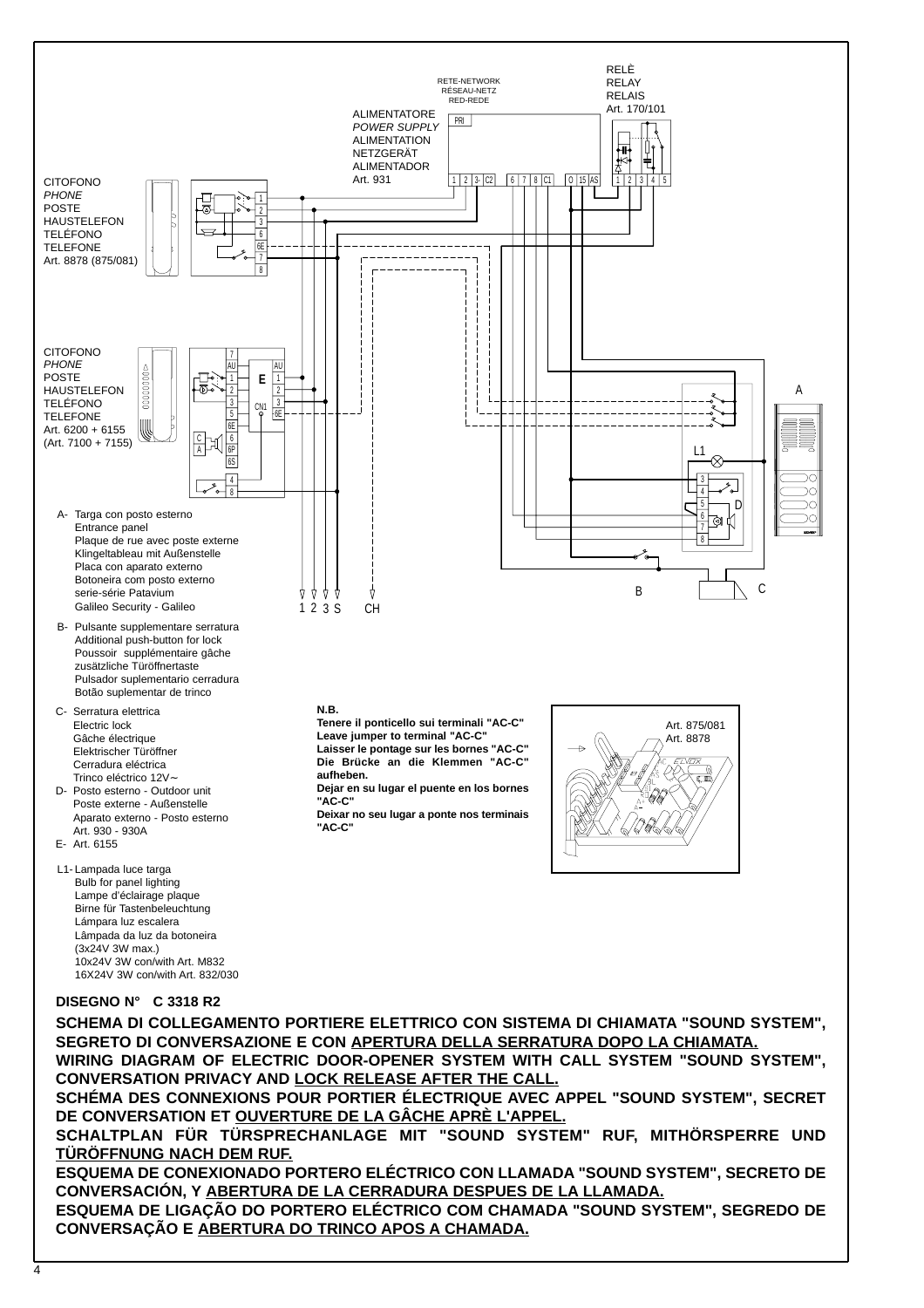### **CARATTERISTICHE TECNICHE DELL'ALIMENTATORE Art. 931 I**

Alimentatore con custodia in materiale termoplastico grigio, predisposto per montaggi su quadri con barra DIN ad omega con un ingombro di 8 moduli oppure con fissaggio a parete tramite tasselli.

L'alimentatore è munito di un doppio generatore di nota elettronico che si sostituisce alla tradizionale chiamata in alternata su ronzatore o campanello. Il segnale sonoro dispone di due tonalità differenziate (presenti ai morsetti C1-C2) permettendo così l'individuazione immediata del punto da cui si effettua la chiamata (ingresso principale, cancello, garage, ecc.); ciò permette di utilizzare per la diffusione del suono un unico altoparlante incorporato nel citofono stesso.

### **PRINCIPIO DI FUNZIONAMENTO**

Con questo alimentatore si possono realizzare due tipi di impianto:

- 1) Comunicazione semplice tra i citofoni interni e il posto esterno (Art. 930). Schema c2180-1.
- 2) Comunicazione tra il posto esterno (Art. 930) e i citofoni interni con segreto di conversazione tra utente e utente. In questo caso solamente il citofono chiamato dal posto esterno è abilitato alla conversazione e all'apertura dell'eventuale serratura. Schema c2180.

# **GB**

### *TECHNICAL CHARACTERISTICS OF POWER SUPPLY ART. 931*

*Power supply in grey ABS housing; preset for mounting on cases with DIN 8-module support or with expanding plugs with screws.*

*This power supply features a dual electronic tone generator which replaces the traditional alternating current call on a buzzer or bell. The sound signal has two different tones (on terminals C1-C2), enabling users to immediately identify which point is calling (main entrance, gate, garage, etc.). This solution also makes it possible to use a single loudspeaker built into the phone itself to produce the sound.*

### *OPERATING INSTRUCTIONS*

- *This power supply can be used for two types of systems:*
- *1) Simple communication between the inside phones and outdoor unit (Art. 930). Diagram c2180-1.*
- *2) Communication between the speech unit (Art. 930) and inside phones with conversation privacy between users. In this case only the phone called from the outdoor unit is enabled for conversation and release of the lock, if any, on the door. Diagram c2180.*

# **F**

### **CARACTÉRISTIQUES TECHNIQUES DE L'ALIMENTA-TION ART. 931**

Alimentation avec boîtier en matière thermoplastique grise; prédisposée pour montages su barre DIN à 8 modules ou pour le montage à paroi avec vis à goujons.

Grâce à cet alimentation, on peut réaliser deux types d'installation:

L'alimentation est dotée d'un double générateur de note électronique qui remplace l'appel traditionnel en courant alternatif sur ronfleur ou sonnette. Le signal sonore dispose de deux tonalités différenciées (présentes aux bornes C1-C2), ce qui permet d'identifier immédiatement l'endroit d'ou l'appel est effectué (entrée principale, grille, garage, etc.) et d'utiliser un seul haut-parleur incorporé dans l'interphone lui-même pour la diffusion du son.

### **INSTRUCTIONS POUR LE FONCTIONNEMENT**

- 1) Communication simple entre les interphones intérieurs et le poste extérieur (Art. 930). Schéma c2180-1.
- 2) Communication entre le poste extérieur (Art. 930) et les interphones intérieurs avec secret de conversation entre les utilisateurs.

Dans ce cas, seul l'interphone appelé du poste extérieur est habilité à la conversation et à l'ouverture de l'éventuelle gâche. Schéma c2180.

### **AVVERTENZE PER L'INSTALLATORE**

- Leggere attentamente le avvertenze contenute nel presente documento in quanto forniscono importanti indicazioni riguardanti la sicurezza di installazione, d'uso e di manutenzione.
- Dopo aver tolto l'imballaggio assicurarsi dell'integrità dell'apparecchio. Gli elementi dell'imballaggio (sacchetti di plastica, polistirolo espanso, ecc.) non devono essere lasciati alla portata dei bambini in quanto potenziali fonti di pericolo. L'esecuzione dell'impianto deve essere rispondente alle norme CEI vigenti.
- È necessario prevedere a monte dell'alimentazione un appropriato interruttore di tipo bipolare con separazione tra i contatti di almeno 3mm.
- Prima di collegare l'apparecchio accertarsi che i dati di targa siano rispondenti a quelli della rete di distribuzione.
- Questo apparecchio dovrà essere destinato solo all'uso per il quale è stato espressamente concepito, e cioè per sistemi di citofonia. Ogni altro uso è da considerarsi improprio e quindi pericoloso. Il costruttore non può essere considerato responsabile per eventuali danni derivanti da usi impropri, erronei ed irragionevoli.
- Prima di effettuare qualsiasi operazione di pulizia o di manutenzione, disinserire l'apparecchio dalla rete di alimentazione elettrica, spegnendo l'interruttore dell'impianto.
- In caso di guasto e/o di cattivo funzionamento dell'apparecchio, togliere l'alimentazione mediante l'interruttore e non manometterlo. Per l'eventuale riparazione rivolgersi solamente ad un centro di assistenza tecnica autorizzato dal costruttore. Il mancato rispetto di quanto sopra può compromettere la sicurezza dell'apparecchio.
- Non ostruire le aperture o fessure di ventilazione o di smaltimento calore e non esporre l'apparecchio a stillicidio o spruzzi d'acqua.
- L'installatore deve assicurarsi che le informazioni per l'utente siano presenti sugli apparecchi derivati.
- Tutti gli apparecchi costituenti l'impianto devono essere destinati esclusivamente all'uso per cui sono stati concepiti.
- Questo documento dovrà sempre rimanere allegato alla documentazione dell'impianto.

#### *SAFETY INSTRUCTIONS FOR INSTALLERS*

- *Carefully read the instructions on this leaflet: they give important information on the safety, use and maintenance of the installation.*
- *After removing the packing, check the integrity of the set. Packing components (plastic bags, expanded polystyrene etc.) are dangerous for children. Installation must be carried out according to national safety regulations.*
- *It is convenient to fit close to the supply voltage source a proper bipolar type switch with 3 mm separation (minimum) between contacts.*
- *Before connecting the set, ensure that the data on the label correspond to those of the network.*
- Use this set only for the purposes designed, i.e.for electric door-opener systems. Any *other use may be dangerous. The manufacturer is not responsible for damage caused by improper, erroneous or irrational use.*
- *Before cleaning or maintenance, disconnect the set.*
- *In case of failure or faulty operation, disconnect the set and do not open it.*
- *For repairs apply only to the technical assistance centre authorized by the manufacturer.*
- *Safety may be compromised if these instructions are disregarded.*
- *Do not obstruct opening of ventilation or heat exit slots and do not expose the set to dripping or sprinkling of water.*
- *Installers must ensure that manuals with the above instructions are left on connected units after installation, for users' information.*
- *All items must only be used for the purposes designed.*
- *This leaflet must always be enclosed with the equipment.*

#### **CONSEILS POUR L'INSTALLATEUR**

- Lire attentivement les instructions contenues dans ce document puisqu'elles fournissent d'importantes indications concernant la sécurité pour l'installation, l'emploi et la maintenance.
- Après avoir enlevé l'emballage s'assurer de l'intégrité de l'appareil. Les éléments de l'emballage (sachets en plastique, polystyrène, etc.) ne doivent pas être laissés à la portée des enfants, car ils peuvent être dangereux. L'exécution de l'installation doit être conforme aux normes nationales.
- Il est nécessaire de prévoir près de la source d'alimentation un interrupteur approprié, type bipolaire, avec une separation entre les contacts d'au moins 3mm.
- Avant de connecter l'appareil s'assurer que les données reportées sur l'étiquette soient les mêmes que celles du réseau de distribution.
- Cet appareil devra être destiné uniquement à l'emploi pour lequel il a été expressément conçu, c'est-à-dire pour l'alimentation des systèmes de portiers électriques. Tout autre emploi doit être considéré impropre et donc dangereux. Le constructeur ne peut pas être considéré responsable pour d'éventuels dommages résultant de l'emploi impropre, erroné et déraisonnable.
- Avant d'effectuer n'importe quelle opération de nettoyage ou de maintenance, débrancher l'appareil du réseau d'alimentation électrique, en éteignant l'interrupteur de l'installation.
- En cas de panne et/ou de mauvais fonctionnement de l'appareil, enlever l'alimentation au moyen de l'interrupteur et ne pas le modifier.
- Pour une éventuelle réparation s'adresser uniquement à un centre d'assistance technique autorisé par le constructeur. Si on ne respecte pas les instructions mentionnées ci-dessus on peut compromettre la sécurité de l'appareil.
- Ne pas obstruer les ouvertures et les fentes de ventilation ou de refroidissement et ne pas exposer l'appareil à l'égout ou jet d'eau.
- L'installateur doit s'assurer que les renseignements pour l'usager soient présents dans les appareils connectés.
- Tous les appareils constituant l'installation doivent être destinés exclusivement à l'emploi pour lequel ils ont été conçus.
- Ce document devra être toujours joint avec l'appareillage.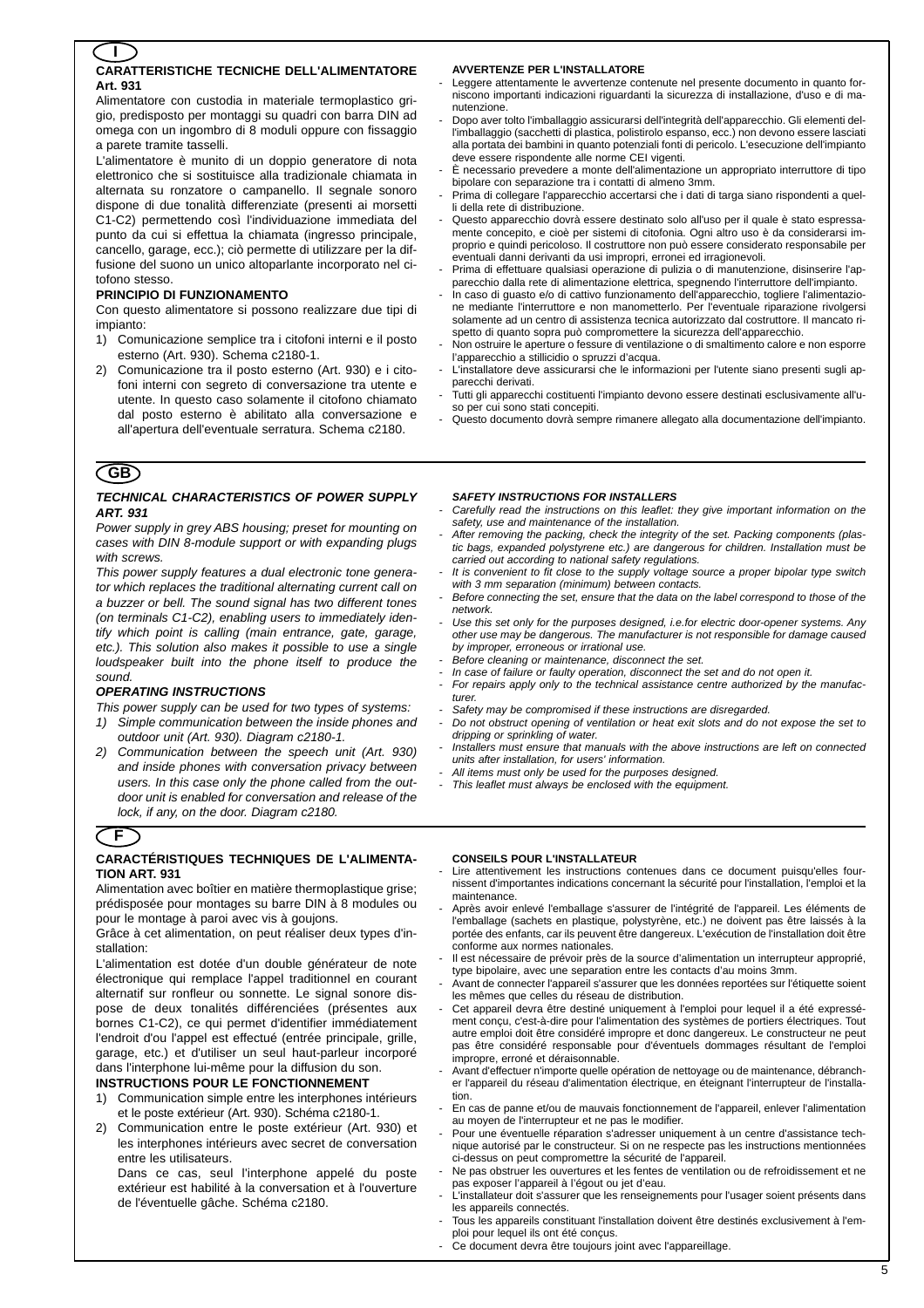# **D**

### **TECNISCHE DATEN DES NETZGERÄTS ART. 931**

Netzgerät mit grauem ABS-Gehäuse. Vorbereitet für Montage auf DIN-Schiene oder Wandmontage mit Schrauben und Dübeln.

Mit diesem Netzgerät können zwei Anlagentypen aufgebaut werden:

Das Netzgerät ist mit einem Doppeltonerzeuger ausgestattet, der das herkömmliche Wechselstrom-Rufsystem mit Summer oder Läutwerk ersetzt. Das Tonsignal verfügt über zwei unterschiedliche Tonhöhen (an den Klemmen C1-C2), so daß sofort die Herkunfsstelle des anrufes feststellbar ist (Haupteingang, Tor, Garage usw.). Für die Ausgabe des Tones kann ein einziger Lautsprecher verwendet werden, der im Haustelefon eingebaut ist.

### **FUNKTIONWEISE**

- 1) Einfache Kommunikation zwischen den Haustelefonen und der Außenstelle (Art. 930). Schaltplan c2180-1.
- 2) Kommunikation zwischen der Außenstelle (Art. 930) und den Haustelefonen mit Mithörschutz. In diesem Fall ist nur das Haustelefon, das von der Außenstelle angerufen worden ist, für das Gespräch und die eventuelle Türöffnung freigegeben. Schaltplan c2180.

#### **ANWEISUNGEN FÜR DEN INSTALLATEUR**

- Diese Anweisungen genau lesen, da sie über die Sicherheit beim Einbau, den Gebrauch und Pflege informieren.
- Nach dem Auspacken die Unversehrtheit des Geräts feststellen.
- Es ist notwendig bei der Spannungversorgungquelle einen pasenden zweipoligen Schalter einzuschalten, der eine 3 mm (minimum) Trennung zwischen Kontakts haben muß.
- Die Anlage muß den nationalen Normen entsprechen.
- Es ist notwendig vor dem Netzgerät einen passenden Shutz-und Trennschalter einzubauen.
	- Vor dem Anschließen des Geräts sich versichern, daß die Daten des Klingeltableaus mit denen im Leitungsnetz überein stimmen.
- Dieses Gerät nur für den vorbestimmten Gebrauch verwenden, und zwar für die Stromsversorgung von Türsprechanlagen. Jeder andere Gebrauch ist gefährlich. Der Hersteller nimmt keine Verantwortung für beim Mißbrauch des Geräts entstandenen Schaden.
- Vor jeglicher Säuberung oder Nachpflege, Gerät vom Versorgungsnetz abschalten (Schaltknopf drücken).
- Im Falle einer Beschädigung und/oder schlechten Funktionierens des Geräts dieses durch Versorgungsnetzschalter abschalten.<br>Für die eventuelle Reparatur sich
- Für die eventuelle Reparatur sich an eine offizielle technische Kundenbetreuungsstelle wenden. Die Mißachtung dieses Hinweises könnte die Sicherheit des Geräts gefährden.
- Keine Lüftung- oder Hitzungschlitze des Geräts verschließen und das Gerät nicht an Tropfen oder Wasserstrahl bringen.
- Der Installateur muß nach dem Einbau darauf achten, daß die Anweisungen für den Benutzer immer vorhanden sind.
- Alle Geräte dürfen nur für den vorbestimmten Gebrauch verwendet werden.
- Dieses Blatt muß den Geräte immer beigelegt werden.

### **E**

#### **CARACTÉRISTICAS TECNICAS DEL ALIMENTADOR ART. 931**

Alimentador con mueble en material termoplástico gris, predispuesto para montaje con barra a omega con dimensiones de 8 módulos, o también con fijación a pared por medio de tacos.

Con este alimentador se pueden realizar dos tipos de instalaciones:

El alimentador está provisto de doble generador electrónico de nota que remplaza la tradicional llamada en alterna sobre zumbador o timbre. La señal acústica tiene dos tonalidades distintas (presentes en los bornes C1 - C2) permitiendo así la individuación inmediata del punto desde el cual se efectúa la llamada (entrada principal, reja, garage, etc.), esto permite de utilizar para la difusión del sonido un único altavoz incorporado en el mismo teléfono.

### **PRINCIPIO DI FUNCIONAMENTO**

- 1) Comunicación sencilla entre teléfonos internos y el aparato externo (Art. 930). Esquema C 2180-1.
- 2) Comunicación entre aparato externo (Art. 930) y los teléfonos internos con secreto de conversación entre usuario y usuario. En este caso solamente el teléfono llamado desde el aparato externo está abilitado a la conversación y eventualmente a la apertura de la cerradura. Esquema C 2180.

#### **CONSEJOS PARA EL INSTALADOR**

- Leer atentamente los consejos contenidos en el presente documento en cuanto dan importantes indicaciones concernientes la seguridad de la instalación, del uso y de la manutención.
- Después de haber quitado el embalaje asegurarse de la integridad del aparato.
- Los elementos del embalaje (bolsos de plástico etc.) no tienen que ser dejados al alcance de los niños en cuanto posibles fuentes de peligro.
- La ejecución de la instalación, debe respetar las normas en vigor.
- Es necesário instalar cerca la fuente de alimentación un interruptor apropiado, de tipo bipolar, con una separación entre los contactos de al menos 3mm.
- Antes de conectar el aparato asegurarse que los datos de la placa sean iguales a los de la red de distribución. Este aparato tendrá que ser destinado solamente al uso para el cual fue expresamente
- concebido, es decir para alimentación de sistemas de portero eléctrico. Los otros usos deben ser considerados impropios y por lo tanto peligrosos. El constructor no puede ser considerado responsable de eventuales daños causados
- por usos impropios erróneos e irrazonables.
- Antes de efectuar cualquiera operación de limpieza o de manutención, desconectar el aparato de la red de alimentación eléctrica, apagando el interruptor de la instalación.
- En caso de daño y/o de malo funcionamiento del aparato, quitar la alimentación por medio del interruptor y no manipularlo. Para eventuales reparaciones recurrir solamente a un centro de asistencia técnica
- autorizado por el constructor. La falta de respeto a lo anteriormente expuesto puede comprometer la seguridad del aparato.
- No obstruir las aberturas o hendiduras de ventilación o de salida calor.
- El instalador debe asegurarse que las informaciones para el usuario sean presentes en los aparatos derivados.
- Todos los aparatos que constituyen la instalación deben ser destinados exclusivamente al uso para el qual fueron concebidos
- Este documento tendrà que ser siempre adjuntado al aparato.

# **P**

#### **CARACTERÍSTICAS TÉCNICAS DO ALIMENTADOR ART. 931**

Alimentador com caixa em material termoplástico cinzento: preparado para montagem em quadros com calha DIN com ocupação correspondente a 8 módulos ou para fixação à parede através de parafusos.

Com este alimentador podem-se efectuar dois tipos de instalações:

O alimentador está equipado com um gerador duplo de chamada electrónico que substitui as tradicionais chamadas por besouro ou campaínha.

O sinal sonoro dispõe de dois toques diferentes (bornes C1-C2) que permitem assim identificar a proveniência da chamada (entrada principal, portão, garagem, etc.), quer dizer, permite utilizar, para a emissão do toque, apenas um altifalante incorporado no telefone.

#### **PRINCIPIO DI FUNCIONAMENTO**

- 1) Comunicação entre os telefones internos e o posto externo (Art. 930). Esquema c2180-1.
- 2) Comunicação entre o posto externo (Art. 930) e os telefones internos com segredo de conversação entre utente e utente.

Neste caso somente o telefone chamado do posto externo tem possibilidades de efectuar a conversação de abrir um possível trinco. Esquema c2180.

#### **CUIDADOS A TER PELO INSTALADOR**

- Ler atentamente as advertências contidas no presente documento que fornecem importantes indicações no que diz respeito à segurança da instalação, ao uso e à manutenção.
	- Após retirar a embalagem, assegurar-se da integridade do aparelho.
- Todos os elementos da embalagem (sacos plásticos, esferovite, etc.) ñao devem ser deixados ao alcance de crianças pois são fontes potenciais de perigo. A execução da instalação deve respeitar a regulamentação vigente no país.
- É necessàrio instalar, perto da fuente de alimentação, um interruptor apropriado, do tipo bipolar, com uma separação minima de 3 mm entre os contactos.
- Antes de ligar o aparelho verificar se os dados da placa estão de acordo com os da rede de distribuição.
- Este aparelho só deve ser destinado ao uso para o qual foi expressamente concebido, isto é, para alimentação de porteiro eléctrico.
- Qualquer outra utilização deve ser considerada imprópria e por conseguinte perigosa. O construtor não pode ser considerado responsável por eventuais danos provocados por usos impróprios, errados e irracionáveis.
- Antes de efectuar qualquer operação de limpeza ou de manutenção, desligar o aparelho da rede de alimentação eléctrica através do dispositivo instalado.
- No caso de dano e/ou mau funcionamento do aparelho, eliminar a alimentação da rede através do dispositivo de corte e mantê-lo desligado.
- Para uma eventual reparação recorrer sòmente a um centro de assistência técnica autorizado pelo construtor. O não cumprimento de tudo quanto anteriormente se disse pode comprometer a segurança do aparelho.
- Não obstruir as aberturas ou ranhuras de ventilação ou de dissipação de calor e não expor o aparelho ao estilicidio du pulverização de agua.
- O instalador deve assegurar-se de que as informações para o utilizador estão presentes nos aparelhos.
- Todos os aparelhos que constituem a instalação devem ser destinados exclusivamente ao uso para o qual foram concebidos.
- Este documento deverá estar sempre junto ao aparelho.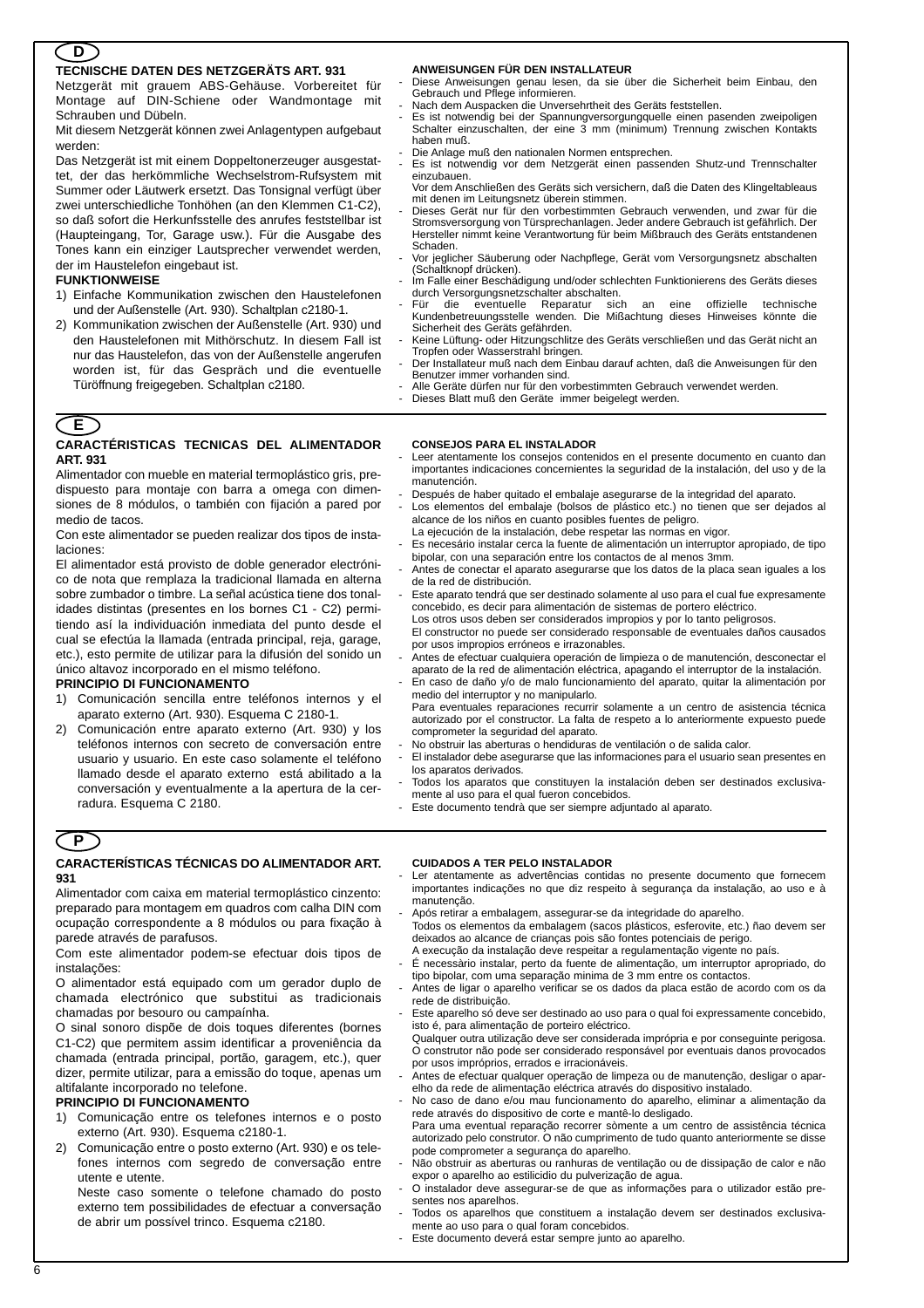## **VARIAZIONI DEGLI SCHEMI BASE-VERSIONS FROM STANDARD WIRING DIAGRAMS VARIANTES DU SCHÉMA STANDARD-VARIANTES DU SONDERSCHALTUNGEN DES STANDARDSCHALTPLAN VARIACIONES DEL ESQUEMA BASE-VARIANTES DO ESQUEMAS BASE**

## **VARIANTE-VERSION-SONDERSCHALTUNG-VARIANTE-VARIACIÓN-VARIANTE 1**

**Collegamento pulsante chiamata fuoriporta. Connection of outdoor call push-button. Connexion du poussoir d'appel à la porte de l'appartament. Anschluß der Klingeltaste vor der Wohnung. Conexionado del pulsador de llamada a la puerta del apartamento. Ligação do botão de chamada no patamar.**

Azionando il pulsante fuoriporta il citofono suona con timbro differente da quello ottenuto con la chiamata dalla targa esterna.

When activating the outdoor push-button the phone sounds with a tone different from the one obtained by the external entrance panel call. En appuyant sur le poussoir hors de la porte, le poste sonne avec une tonalité differente de celle emise avec l'appel de la plaque externe. Wird die Klingeltaste vor der Wohnungstüre betätigt, ertönt im Haustelefon ein Rufton, der sich vom Rufton von der Türstelle unterscheidet.

Apretando el pulsador fuera de la puerta de la habitación el teléfono suena con timbre diferente de aquel que se obtiene con la llamada desde la placa externa.

Ao tocar no botão do patamar o telefono emite um som com um timbre diferente do obtido com a chamada da botoneira externa.

# **VARIANTE-VERSION-SONDERSCHALTUNG-VARIANTE-VARIACIÓN-VARIANTE 2**

**Collegamento del ripetitore di chiamata Art. 2/841. Connection of the call repeater Art. 2/841. Connexion de le répétiteur d'appel Art. 2/841. Anschluß Lautsprecher für Rufverdoppelung Art. 2/841. Conexionado de altavoz Art. 2/841 repetidor de** 

**llamada.**

**Ligação do repetidor de chamada Art. 2/841.**

Il modulo altoparlante Art. 2/841 ripete il suono del citofono lasciandone inalterata la tonalità. The loudspeaker module Art. 2/841 repetes the phone

sound leaving the tone unaltered. Le module haut-parleur Art. 2/841 répète le son du poste sans changer la tonalité. Das Lautsprechermodul Art. 2/841 verdoppelt das Haustelefonrufsignal unverändert. El repetidor de llamada Art. 2/841 amplifica el sonido del

teléfono dejando la tonalidad inalterada. O módulo altifalante Art. 2/841 repete o som do telefono mantendo inalterada a tonalidade.

# **VARIANTE-VERSION-SONDERSCHALTUNG-VARIANTE-VARIACIÓN-VARIANTE 3**

**Collegamento suonerie supplementari a timpano. Connection of additional bell. Connexion de sonneries supplémentaires. Anschluß zusätzlicher Klingeln. Conexionado de timbres suplementarios. Ligação de campaínhas suplementares.**

Si possono collegare suonerie supplementari funzionanti a 12V∼ utilizzando il relè Art. 170/101 collegandolo come da schema.

12V∼ additional bells can be fitted using the relay Art. 170/101 connected as shown in the diagram.

On peut raccorder des sonneries supllémentaires en 12V∼ avec le relais Art. 170/101 raccordé suivant le schéma.

Zusätzliche 12V∼ Klingeln können mittels dem Relais Art. 170/101, wie in der Zeichnung ersichtlich, angeschlossen werden.

Se pueden conectar timbres suplementarios, que funcionan a 12V∼, utilizando el relé Art. 170/101, para el conexionado ver el esquema.

Podem-se ligar campaínhas suplementares funcionando a 12V∼, utilizando o relé Art. 170/101, ligando-o conforme o esquema.



A- Pulsante fuoriporta-Outdoor push-button

Klingeltaste vor der Wohnung-Poussoir à la porte de l'appartement Pulsador puerta del apartamento-Botão no patamar